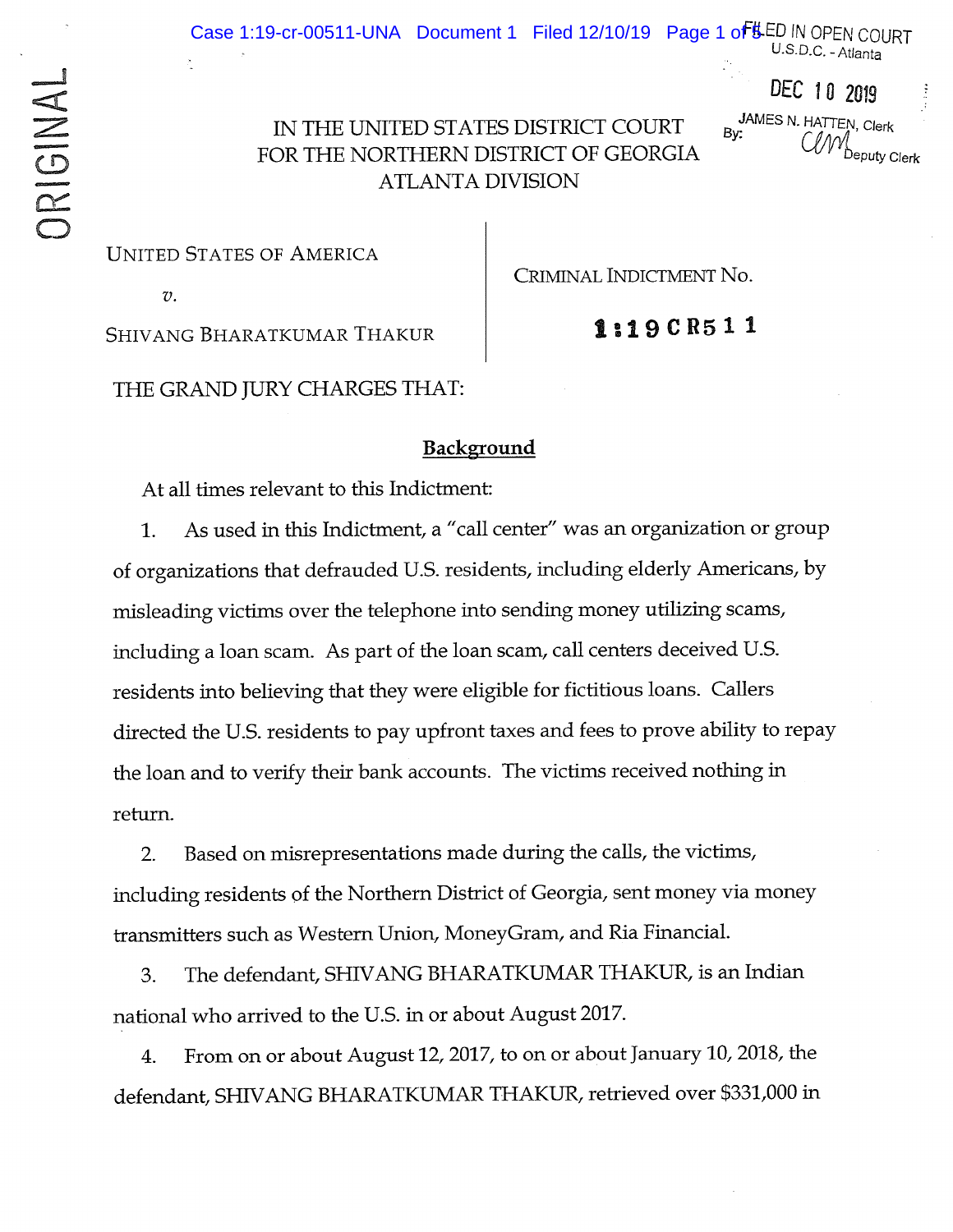cash payments of scammed funds from money transmitters using fake identification documents and fraudulent information. Approximately 288 victims sent the funds in response to the fraud. The defendant, SHIVANG BHARATKUMAR THAKUR, used approximately 71 fake identification cards with numerous aliases to retrieve the scammed funds.

## **COUNT ONE**

*(Conspiracy to Commit Money Laundering-18 U.S.C.* § *1956)* 

5. The Grand Jury realleges and incorporates herein by reference paragraphs <sup>1</sup>through 3 of Indictment as though fully set forth herein.

6. From on or about August 12, 2017, to on or about January 10, 2018, in the Northern District of Georgia and elsewhere, the defendant, SHIV ANG BHARATKUMAR THAKUR, and others known and unknown to the Grand Jury, did knowingly combine, conspire, agree, and have a tacit understanding with each other and others, both known and unknown to the Grand Jury, to conduct and attempt to conduct financial transactions affecting interstate commerce, which involved the proceeds of a specified unlawful activity, that is, wire fraud, in violation of Title 18, United States Code, Section 1343, knowing that the financial transactions were designed in whole and in part to conceal and disguise the nature, location, source, ownership, and control of the proceeds of specified unlawful activity, and while conducting and attempting to conduct such financial transactions, the defendants knew that the property involved in the financial transactions represented the proceeds of some form of unlawful activity, in violation of Title 18, United States Code, Section  $1956(a)(1)(B)(i)$ .

All in violation of Title 18, United States Code, Section 1956(h).

2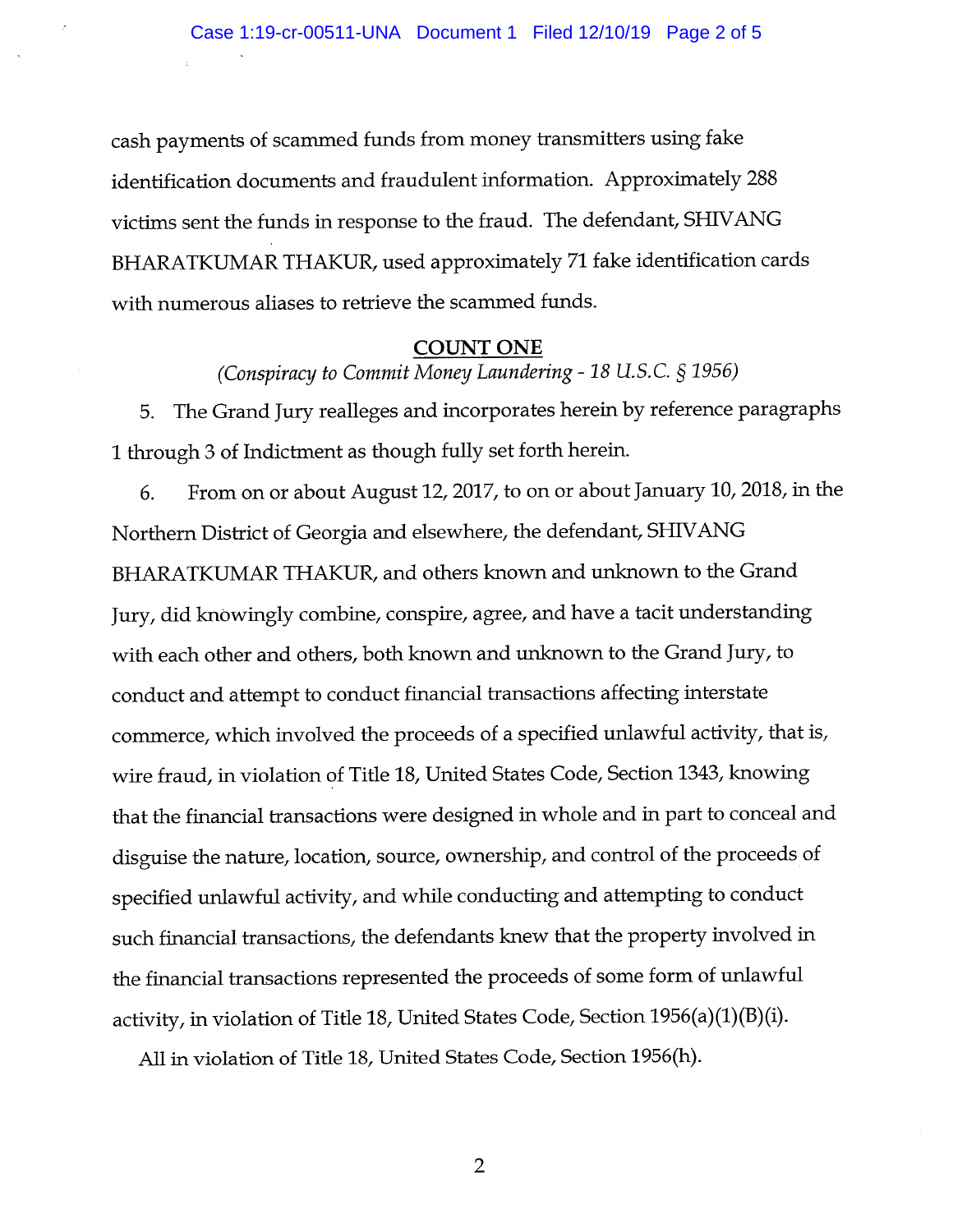## **COUNTS TWO THROUGH SEVEN**  (Money Laundering - 18 U.S.C.  $\S 1956(a)(1)(B)(i)$ )

1. On or about each of the dates set forth below in Column B, the defendant, SHIV ANG BHARATKUMAR THAKUR, aided and abetted by others known and unknown to the Grand Jury, did knowingly conduct and attempt to conduct a financial transaction affecting interstate commerce, that is, he used fake identification documents and fraudulent information to retrieve the interstate wire transfer described below in Column C and Column D for each count and associated with the victims identified in Column E. Each transaction involved the proceeds of a specified unlawful activity, that is, wire fraud, in violation of Title 18, United States Code, Section 1343, knowing that such transaction was designed in whole and in part to conceal and disguise the nature, location, source, ownership, and control of the proceeds of specified unlawful activity, and while conducting and attempting to conduct such financial transactions, knew that the property involved in the financial transaction represented the proceeds of some form of unlawful activity.

| A              | B           | $\subset$                                                                         |               | E             |
|----------------|-------------|-----------------------------------------------------------------------------------|---------------|---------------|
| <b>COUNT</b>   | <b>DATE</b> | <b>DESCRIPTION</b>                                                                | <b>AMOUNT</b> | <b>VICTIM</b> |
| $\overline{2}$ | 11/1/17     | Electronic money transfer<br>from Dalton, GA to<br>Thomaston, GA via Ria          | \$1,934       | M.C.          |
| 3              | 11/1/17     | Electronic money transfer<br>from Dalton, GA to<br>Thomaston, GA via<br>MoneyGram | \$990         | M.C.          |
| 4              | 11/2/17     | Electronic money transfer<br>from Snellville, GA to<br>Phenix City, AL via Ria    | \$2,450       | P.B.          |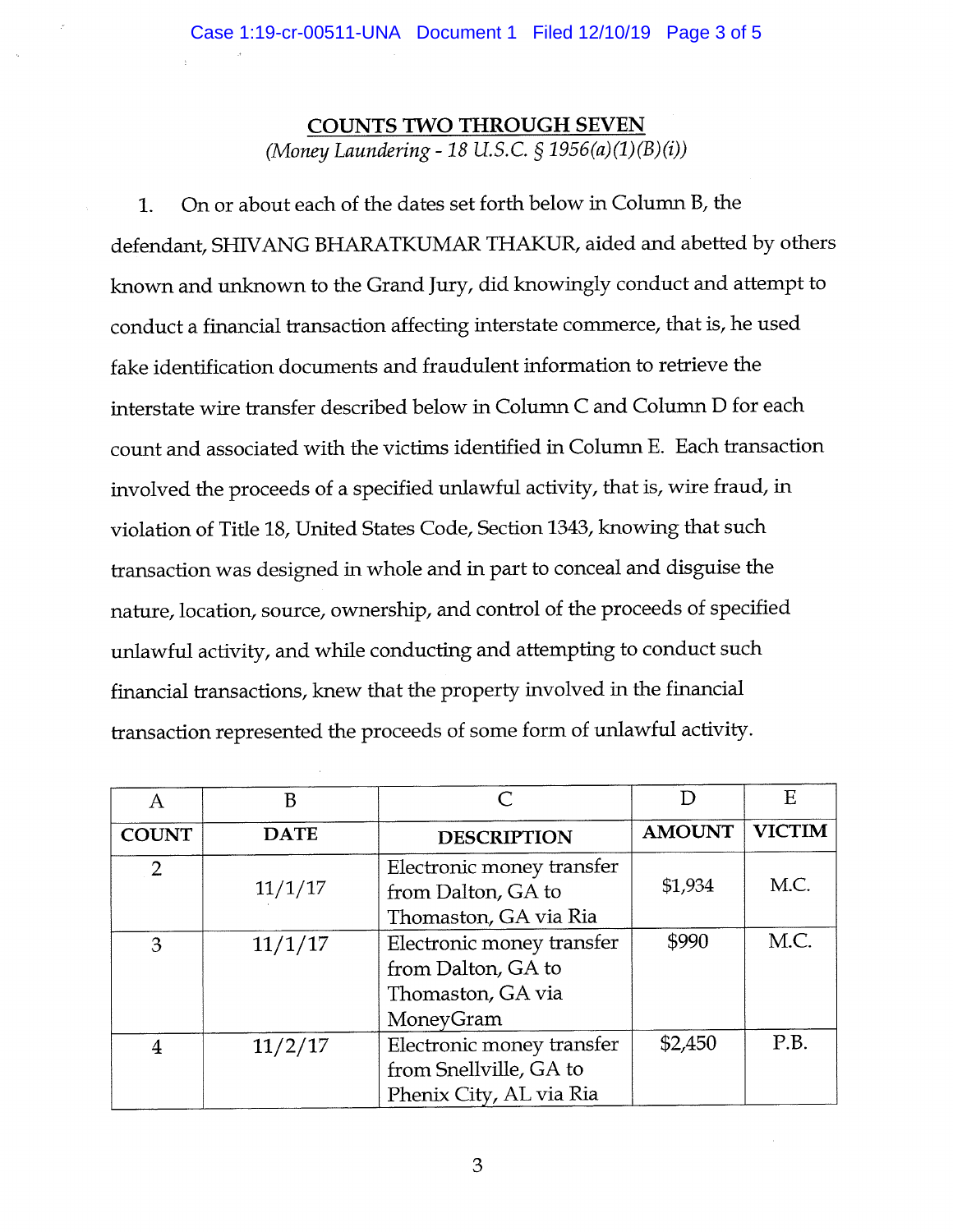| Α            | B           |                                                                                               |               | E             |
|--------------|-------------|-----------------------------------------------------------------------------------------------|---------------|---------------|
| <b>COUNT</b> | <b>DATE</b> | <b>DESCRIPTION</b>                                                                            | <b>AMOUNT</b> | <b>VICTIM</b> |
| 5            | 11/22/17    | Electronic money transfer<br>from Kennesaw, GA to<br>New Hope, MN via<br><b>Western Union</b> | \$637.82      | B.A.          |
| 6            | 12/13/17    | Electronic money transfer<br>from Lilburn, GA to<br>Eagan, MN via<br>MoneyGram                | \$754         | R.M.          |
| 7            | 12/15/17    | Electronic money transfer<br>from Conyers, GA to<br>Blaine, MN via<br>MoneyGram               | \$710         | R.C.          |

All in violation of Title 18, United States Code, Section 1956(a)(1)(B)(i) and Section 2.

## **FORFEITURE PROVISION**

1. The allegations contained in Counts One through Seven of this Indictment are hereby re-alleged and incorporated by reference as if fully set forth herein for the purpose of alleging forfeiture.

2. Upon conviction of one or more offenses alleged in Counts One through Seven of this Indictment, the defendant, SHIV ANG BHARATKUMAR THAKUR, shall forfeit to the United States, pursuant to Title 18, United States Code, Section 982(a)(1), any property, real and personal, involved in such offense, or any property traceable to such property, including, but not limited, to the following:

> a. MONEY JUDGMENT: A sum of money in United States currency, representing the amount of proceeds obtained as a result of the offenses alleged in Counts One through Seven of this Indictment.

> > 4